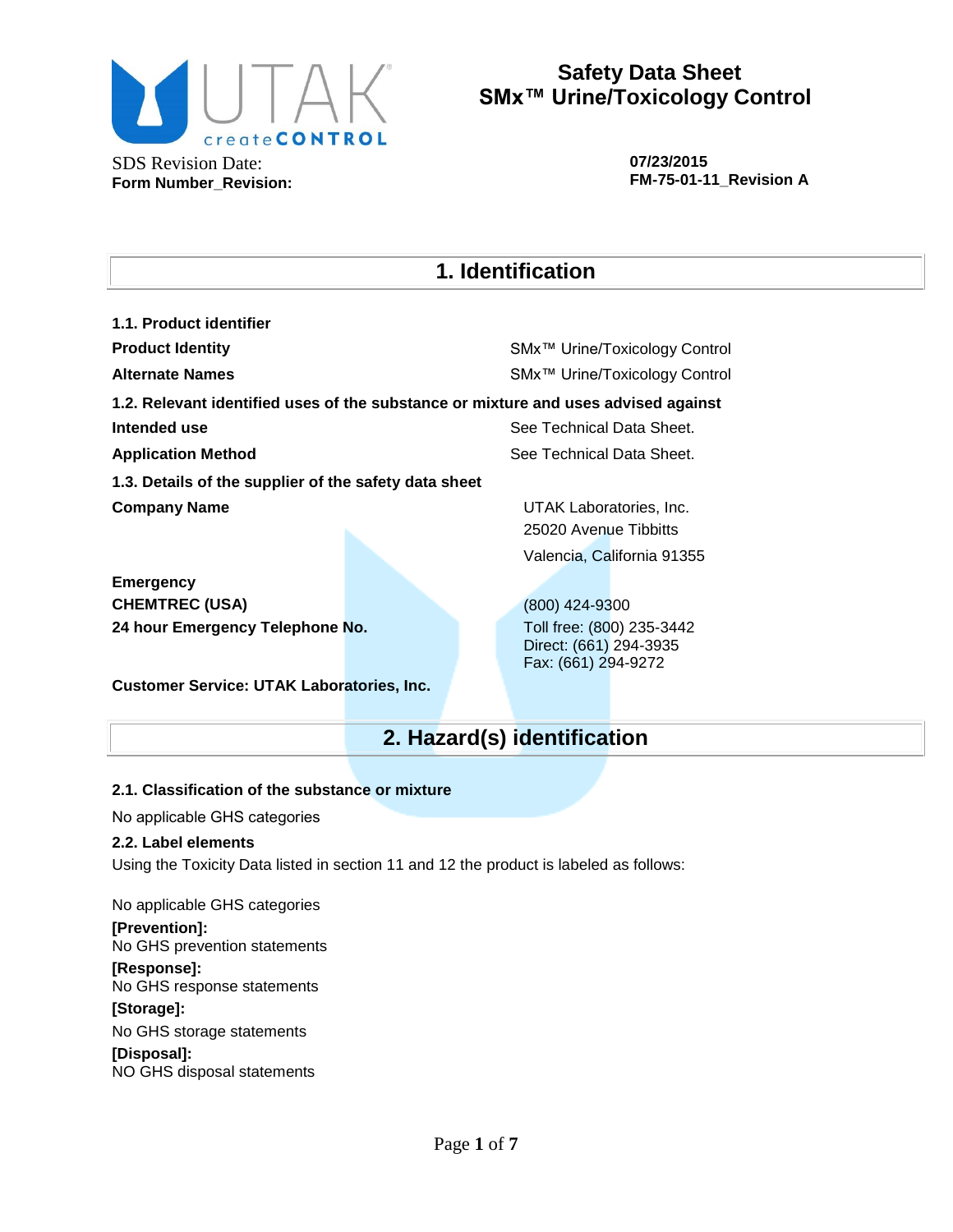

**07/23/2015 FM-75-01-11\_Revision A**

## **3. Composition/information on ingredients**

There are no ingredients in this product which are classified as hazardous, and/or no hazardous ingredients above the GHS cut off percentage.

Non-Hazardous Ingredients: SMx™ Urine> 99% Analytes < 0.05%

## **4. First aid measures**

#### **4.1. Description of first aid measures**

| General                                                          | In all cases of doubt, or when symptoms persist, seek medical attention.<br>Never give anything by mouth to an unconscious person. |                                           |  |  |                                                                                                                                                                                              |  |  |
|------------------------------------------------------------------|------------------------------------------------------------------------------------------------------------------------------------|-------------------------------------------|--|--|----------------------------------------------------------------------------------------------------------------------------------------------------------------------------------------------|--|--|
| <b>Inhalation</b>                                                |                                                                                                                                    | medical attention. Give nothing by mouth. |  |  | Remove to fresh air, keep patient warm and at rest. If breathing is irregular or stopped, give<br>artificial respiration. If unconscious place in the recovery position and obtain immediate |  |  |
| <b>Eyes</b>                                                      |                                                                                                                                    | seek medical attention.                   |  |  | Irrigate copiously with clean water for at least 15 minutes, holding the eyelids apart and                                                                                                   |  |  |
| <b>Skin</b>                                                      |                                                                                                                                    | recognized skin cleanser.                 |  |  | Remove contaminated clothing. Wash skin thoroughly with soap and water or use a                                                                                                              |  |  |
| Ingestion                                                        |                                                                                                                                    |                                           |  |  | If swallowed obtain immediate medical attention. Keep at rest. Do NOT induce vomiting.                                                                                                       |  |  |
| 4.2. Most important symptoms and effects, both acute and delayed |                                                                                                                                    |                                           |  |  |                                                                                                                                                                                              |  |  |
| Overview                                                         |                                                                                                                                    | No specific symptom data available.       |  |  |                                                                                                                                                                                              |  |  |

## **5. Fire-fighting measures**

#### **5.1. Extinguishing media**

As appropriate for surrounding fire.

#### **5.2. Special hazards arising from the substance or mixture**

Hazardous decomposition: No hazardous decomposition data available.

#### **5.3. Advice for fire-fighters**

None

**ERG Guide No.**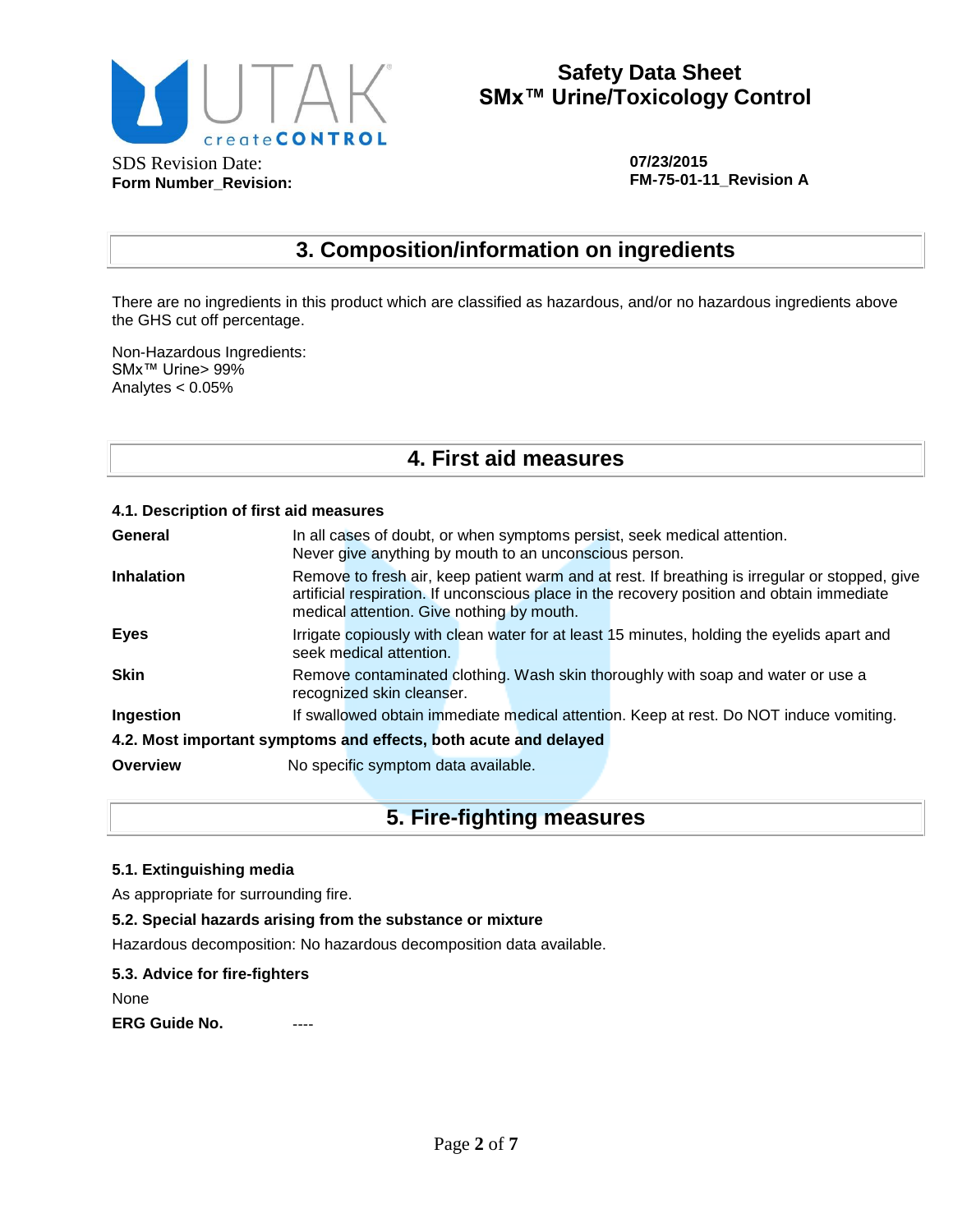

**07/23/2015 FM-75-01-11\_Revision A**

## **6. Accidental release measures**

#### **6.1. Personal precautions, protective equipment and emergency procedures**

Put on appropriate personal protective equipment (see section 8).

#### **6.2. Environmental precautions**

Use good personal hygiene practices. Wash hands before eating, drinking, smoking or using toilet. Promptly remove soiled clothing and wash thoroughly before reuse.

#### **6.3. Methods and material for containment and cleaning up**

Wash contaminated surfaces with disinfectant solution.

## **7. Handling and storage**

#### **7.1. Precautions for safe handling**

Observe standard laboratory safety practices, wash thoroughly after handling, store according to directions on label, and cap tightly.

See section 2 for further details. – [Prevention]:

#### **7.2. Conditions for safe storage, including any incompatibilities**

Handle containers carefully to prevent damage and spillage.

Incompatible materials: No data available.

See section 2 for further details. - [Storage]:

#### **7.3. Specific end use(s)**

No data available.

## **8. Exposure controls and personal protection**

There are no ingredients in this product which are classified as hazardous, and/or no hazardous

ingredients above the GHS cut off percentage.

#### **8.2. Exposure controls**

| <b>Respiratory</b>          | Avoid breathing dried material. Use ventilation of a standard laboratory hood system.                                                                                  |
|-----------------------------|------------------------------------------------------------------------------------------------------------------------------------------------------------------------|
| Eyes                        | Protective safety glasses recommended                                                                                                                                  |
| <b>Skin</b>                 | Wear appropriate laboratory apparel and impervious gloves.                                                                                                             |
| <b>Other Work Practices</b> | Use good personal hygiene practices. Wash hands before eating, drinking, smoking or<br>using toilet. Promptly remove soiled clothing and wash thoroughly before reuse. |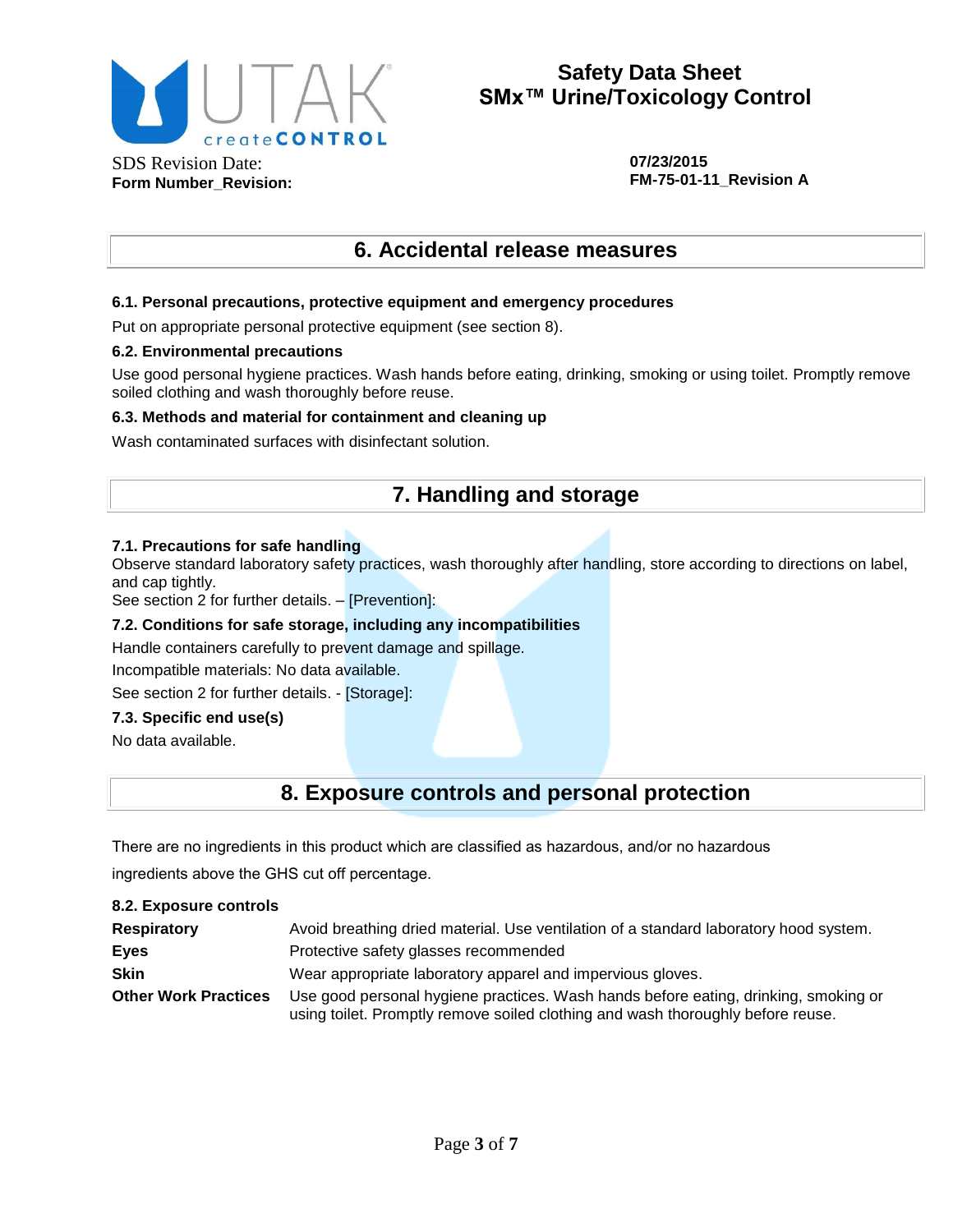

**Form Number\_Revision:**

## **Safety Data Sheet SMx™ Urine/Toxicology Control**

**07/23/2015 FM-75-01-11\_Revision A**

## **9. Physical and chemical properties**

**Appearance** Light yellow Solid **Odor** Slight **Odor threshold** Not determined **pH** *PH PH PH PH PH PH PH PH PH PH PH PH PH PH PH PH PH PH PH PH PH PH PH PH PH PH PH PH PH PH PH* **Melting point / freezing point** Not Measured **Initial boiling point and boiling range Mot Measured Results Flash Point** Not Measured **Evaporation rate (Ether = 1)** Not Measured **Flammability (solid, gas)** Not Applicable **Upper/lower flammability or explosive limits Lower Explosive Limit:** Not Measured

**Vapor pressure (Pa)** Not Measured **Vapor Density Not Measured** Not Measured **Specific Gravity** Not Measured **Solubility in Water Figure 1.1 Contract Contract Contract Contract Contract Contract Contract Contract Contract Contract Contract Contract Contract Contract Contract Contract Contract Contract Contract Contract Contract Partition coefficient n-octanol/water (Log Kow)** Not Measured **Auto-ignition temperature Not Measured Decomposition temperature** Not Measured **Viscosity (cSt)** Not Measured **9.2. Other information** No other relevant information.

**Upper Explosive Limit:** Not Measured

# **10. Stability and reactivity**

**10.1. Reactivity** Hazardous Polymerization will not occur. **10.2. Chemical stability** Stable under normal circumstances. **10.3. Possibility of hazardous reactions** No data available. **10.4. Conditions to avoid** No data available. **10.5. Incompatible materials** No data available. **10.6. Hazardous decomposition products**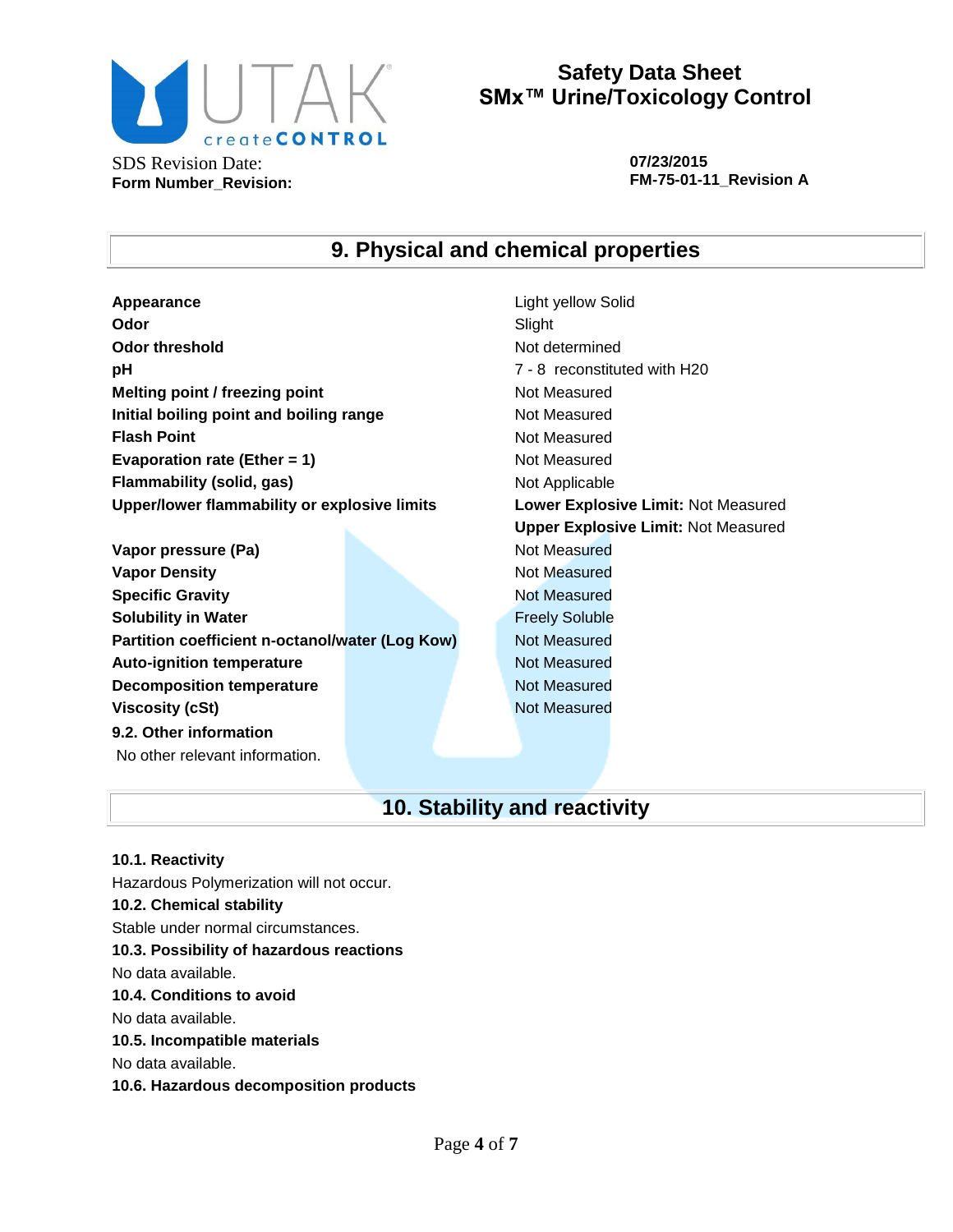

**Form Number\_Revision:**

# **Safety Data Sheet SMx™ Urine/Toxicology Control**

**07/23/2015 FM-75-01-11\_Revision A**

No hazardous decomposition data available.

## **11. Toxicological information**

#### **Acute toxicity**

There are no ingredients in this product which are classified as hazardous, and/or no hazardous ingredients above the GHS cut off percentage.

Note: When no route specific LD50 data is available for an acute toxin, the converted acute toxicity point estimate was used in the calculation of the product's ATE (Acute Toxicity Estimate).

| <b>Classification</b>         |  |  | Category | <b>Hazard Description</b> |  |  |
|-------------------------------|--|--|----------|---------------------------|--|--|
| Acute toxicity (oral)         |  |  |          | Not Applicable            |  |  |
| Acute toxicity (dermal)       |  |  |          | Not Applicable            |  |  |
| Acute toxicity (inhalation)   |  |  |          | <b>Not Applicable</b>     |  |  |
| Skin corrosion/irritation     |  |  |          | Not Applicable            |  |  |
| Serious eye damage/irritation |  |  |          | Not Applicable            |  |  |
| Respiratory sensitization     |  |  | ---      | Not Applicable            |  |  |
| Skin sensitization            |  |  |          | Not Applicable            |  |  |
| Germ cell mutagenicity        |  |  |          | Not Applicable            |  |  |
| Carcinogenicity               |  |  |          | Not Applicable            |  |  |
| Reproductive toxicity         |  |  |          | Not Applicable            |  |  |
| STOT-single exposure          |  |  |          | Not Applicable            |  |  |
| STOT-repeated exposure        |  |  |          | Not Applicable            |  |  |
| Aspiration hazard             |  |  |          | Not Applicable            |  |  |

## **12. Ecological information**

#### **12.1. Toxicity**

No additional information provided for this product. See Section 3 for chemical specific data. **Aquatic Ecotoxicity**

There are no ingredients in this product which are classified as hazardous, and/or no hazardous

ingredients above the GHS cut off percentage.

### **12.2. Persistence and degradability**

There is no data available on the preparation itself.

**12.3. Bioaccumulative potential**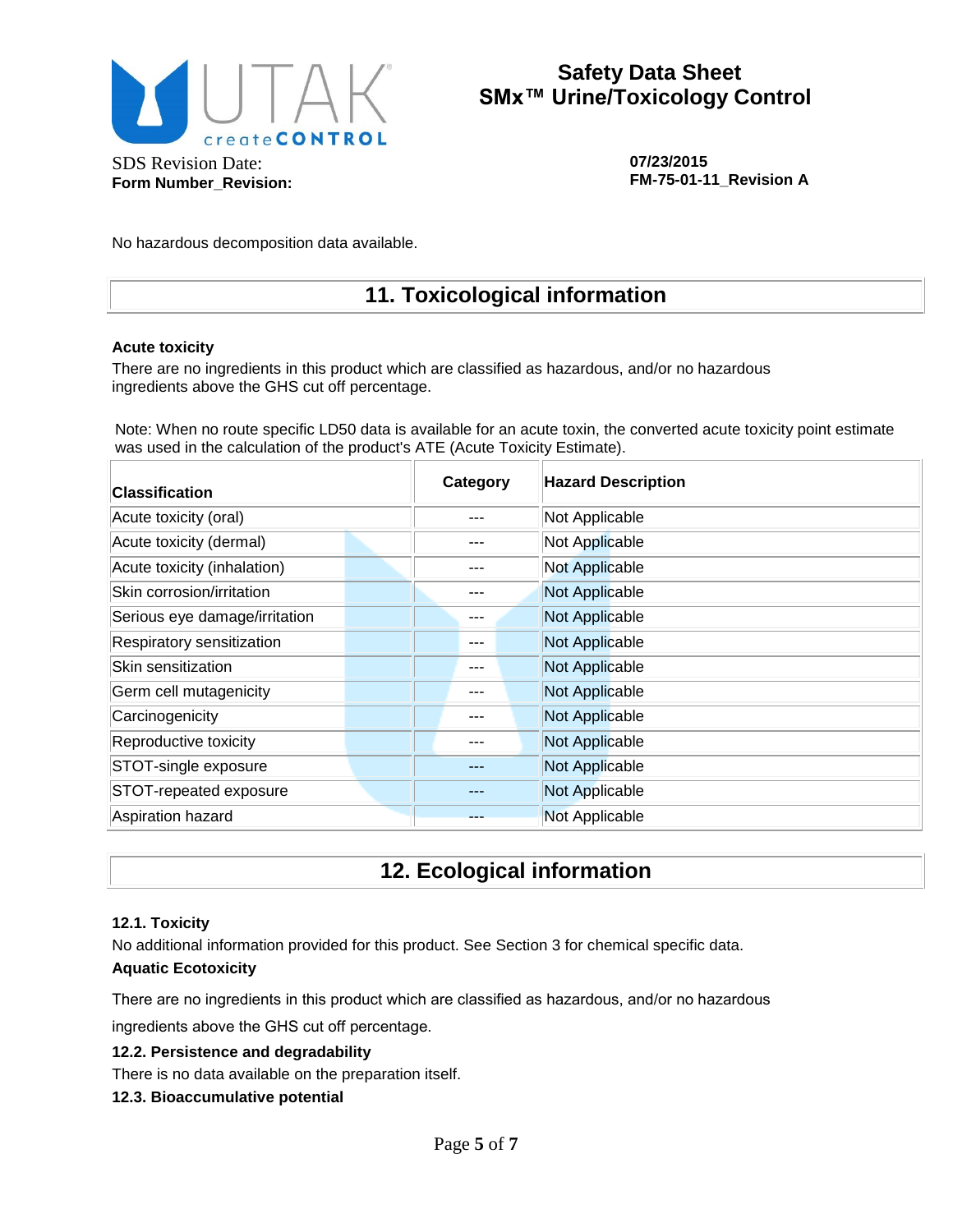

SDS Revision Date: **Form Number\_Revision:** **07/23/2015 FM-75-01-11\_Revision A**

Not Measured **12.4. Mobility in soil** No data available. **12.5. Results of PBT and vPvB assessment** This product contains no PBT/vPvB chemicals. **12.6. Other adverse effects** No data available.

## **13. Disposal considerations**

### **13.1. Waste treatment methods**

Observe all federal, state and local regulations when disposing of this substance.

| <b>14. Transport information</b>    |                      |                                                         |  |  |                        |                                                                 |                                  |
|-------------------------------------|----------------------|---------------------------------------------------------|--|--|------------------------|-----------------------------------------------------------------|----------------------------------|
|                                     |                      | <b>DOT (Domestic Surface)</b><br><b>Transportation)</b> |  |  | <b>Transportation)</b> | <b>IMO / IMDG (Ocean</b>                                        | <b>ICAO/IATA</b>                 |
| 14.1. UN number                     |                      | Not Applicable                                          |  |  | Not Regulated          |                                                                 | Not Regulated                    |
| 14.2. UN proper shipping<br>name    |                      | Not Regulated                                           |  |  | Not Regulated          |                                                                 | Not Regulated                    |
| 14.3. Transport hazard<br>class(es) |                      | <b>DOT Hazard Class: Not</b><br>Applicable              |  |  |                        | <b>IMDG: Not Applicable</b><br><b>Sub Class: Not Applicable</b> | <b>Air Class: Not Applicable</b> |
| 14.4. Packing group                 |                      | Not Applicable                                          |  |  | Not Applicable         |                                                                 | Not Applicable                   |
| 14.5. Environmental hazards         |                      |                                                         |  |  |                        |                                                                 |                                  |
| <b>IMDG</b>                         | Marine Pollutant: No |                                                         |  |  |                        |                                                                 |                                  |
| 14.6. Special precautions for user  |                      |                                                         |  |  |                        |                                                                 |                                  |
|                                     |                      | No further information                                  |  |  |                        |                                                                 |                                  |

# **15. Regulatory information**

| <b>Regulatory Overview</b>                          | The regulatory data in Section 15 is not intended to be all-inclusive, only selected<br>regulations are represented. |  |  |  |  |  |
|-----------------------------------------------------|----------------------------------------------------------------------------------------------------------------------|--|--|--|--|--|
| <b>Toxic Substance</b><br><b>Control Act (TSCA)</b> | All components of this material are either listed or exempt from listing on the TSCA<br>Inventory.                   |  |  |  |  |  |
| <b>WHMIS Classification</b>                         | Not Regulated                                                                                                        |  |  |  |  |  |
| <b>US EPA Tier II Hazards</b>                       | Fire: No                                                                                                             |  |  |  |  |  |
|                                                     | <b>Sudden Release of Pressure: No</b>                                                                                |  |  |  |  |  |
|                                                     | <b>Reactive: No</b>                                                                                                  |  |  |  |  |  |